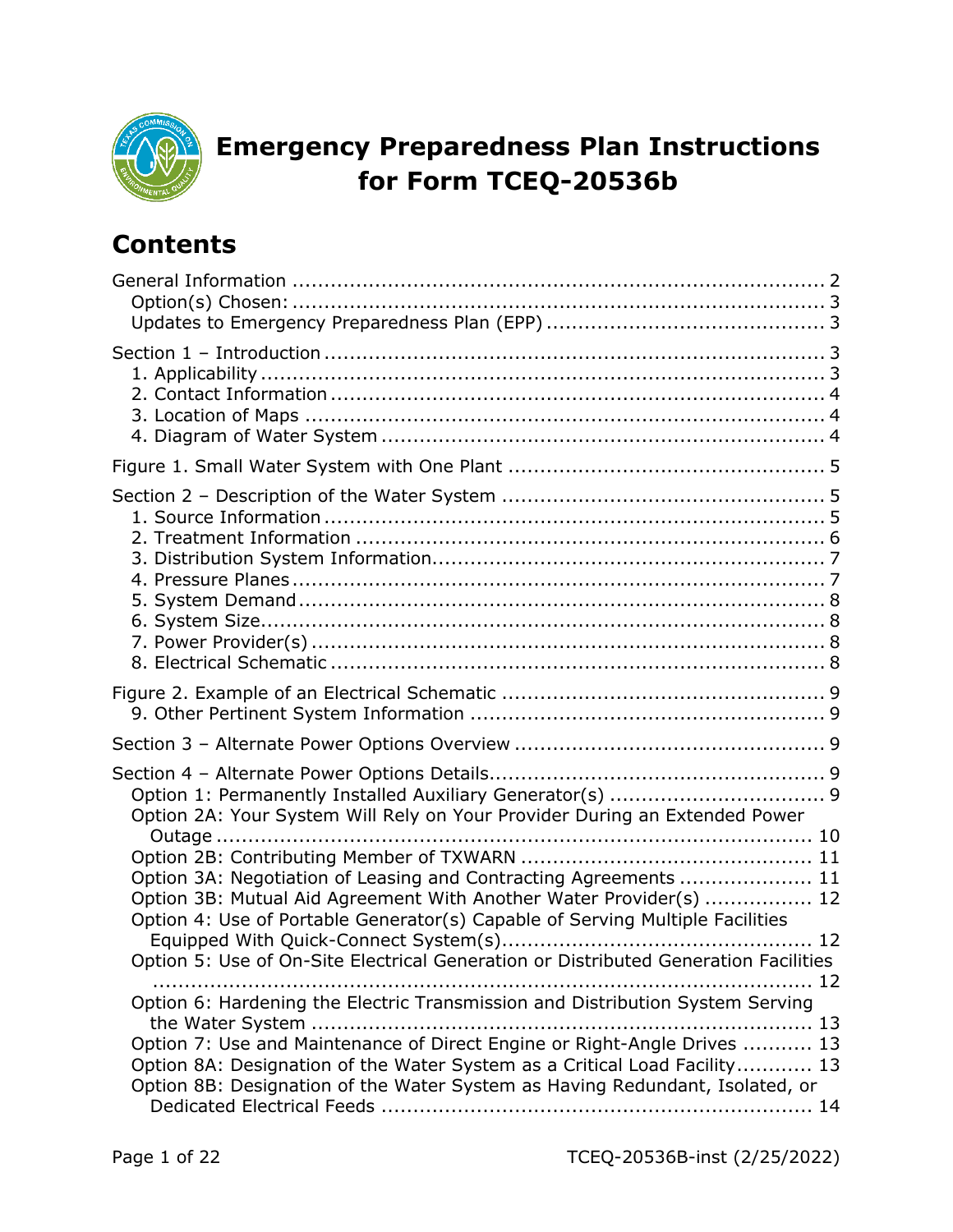| Option 10A: Water is Delivered to Your Distribution System From Outside Your |  |
|------------------------------------------------------------------------------|--|
| Option 10B: Water is Delivered to Your Distribution System From Outside Your |  |
|                                                                              |  |
| Option 11: Water System Has the Ability to Provide Water Through Artesian    |  |
| Option 12: Redundant Interconnectivity Between Pressure Zones 19             |  |
| Option 13: Use Emergency Water Demand Rules to Maintain Emergency            |  |
|                                                                              |  |
| Option 14: Any Other Alternative Determined by the Commission to be          |  |
|                                                                              |  |
|                                                                              |  |
|                                                                              |  |
|                                                                              |  |
|                                                                              |  |
|                                                                              |  |
|                                                                              |  |
|                                                                              |  |

# <span id="page-1-0"></span>**General Information**

**Water System Name:** Enter the name of your public water system (PWS) as listed in [Texas Drinking Water Watch](https://www.tceq.texas.gov/goto/dww-inst)<sup>[1](#page-1-1)</sup> (DWW).

**PWS ID:** Enter the PWS ID Number of your water system. Find your unique sevendigit number in Texas DWW. If you are a new system, leave this blank and TCEQ will assign an ID.

**District No.:** Enter your district's unique number as listed in TCEQ's Water District [Database \(WDD\)](https://www.tceq.texas.gov/goto/wdd)<sup>[2](#page-1-2)</sup>. Water districts include:

- municipal utility districts (MUDs)
- public utility districts (PUDs)
- special utility districts (SUD)
- water control and improvement districts

**CCN No.:** Certain utilities have a Certificate of Convenience and Necessity (CCN). If you do not know your CCN number, search the Public Utility Commission's (PUC) [Water Utility Database](https://puc.texas.gov/watersearch)<sup>[3](#page-1-3)</sup> by your utility's name. This name might differ from the PWS name on file with TCEQ.

<span id="page-1-1"></span><sup>1</sup>. www.tceq.texas.gov/goto/dww-inst

<span id="page-1-2"></span><sup>2</sup>. www.tceq.texas.gov/goto/wdd

<span id="page-1-3"></span><sup>3</sup>. puc.texas.gov/watersearch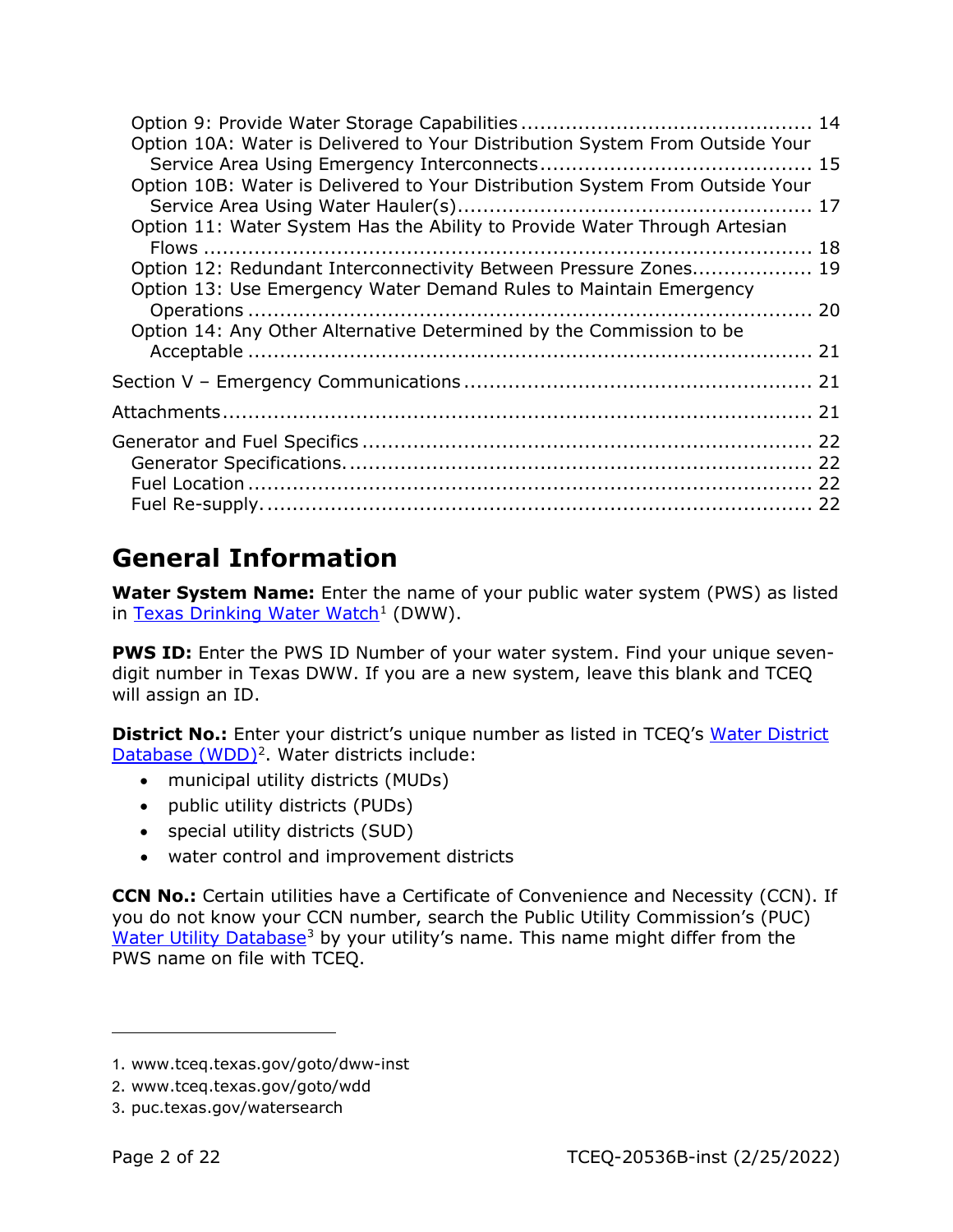**Expected Completion Date for EPP Implementation:** Enter the date you expect to implement your EPP.

## <span id="page-2-0"></span>**Option(s) Chosen:**

#### *1. Refer to Section III - Alternate Power Options Overview.*

Select one or more options from **Section III - [Alternate Power Options Overview](#page-8-2)** that will provide energy during extended power outages for your utility. Options 1 through 6 may be used on their own. Options 7 through 13 may require you to choose one or more additional options, unless otherwise approved by TCEQ.

#### *2. Short Explanation of Proposed Emergency Preparedness Plan (i.e., Using portable generator to power 2 out of 3 wells):*

Briefly describe all option(s) you chose to maintain 20 psi in the distribution system during an emergency.

#### *3. Will this plan provide for 20 pounds per square inch (psi) of pressure to all your direct customers during a power outage lasting more than 24 hours caused by a natural disaster?*

The answer to this question should be yes. If not, reevaluate your selected options.

#### *4. Is a timeline to implement the plan (TWC 13.1394(b)(2)(B)) provided as an attachment?*

Attach a timeline with your EPP if you need to explain or do not know your expected completion date. Include dates you ordered equipment, estimated delivery date(s), etc.

#### <span id="page-2-1"></span>**Updates to Emergency Preparedness Plan (EPP)**

Leave this table blank for your initial submission to TCEQ for review and approval. Complete the next row when you update your EPP after TCEQ's first approval.

## <span id="page-2-2"></span>**Section 1 – Introduction**

## <span id="page-2-3"></span>**1. Applicability**

#### *A. Describe Your Water System. Check all that apply.*

- **Residential** Household connections such as a home(s) or apartment complex.
- **Commercial** Businesses connections such as Walmart.
- **Industrial** Connections that manufacture products such as an oil refinery
- **Institution** Connections such as a prison complexes, hospitals, or schools.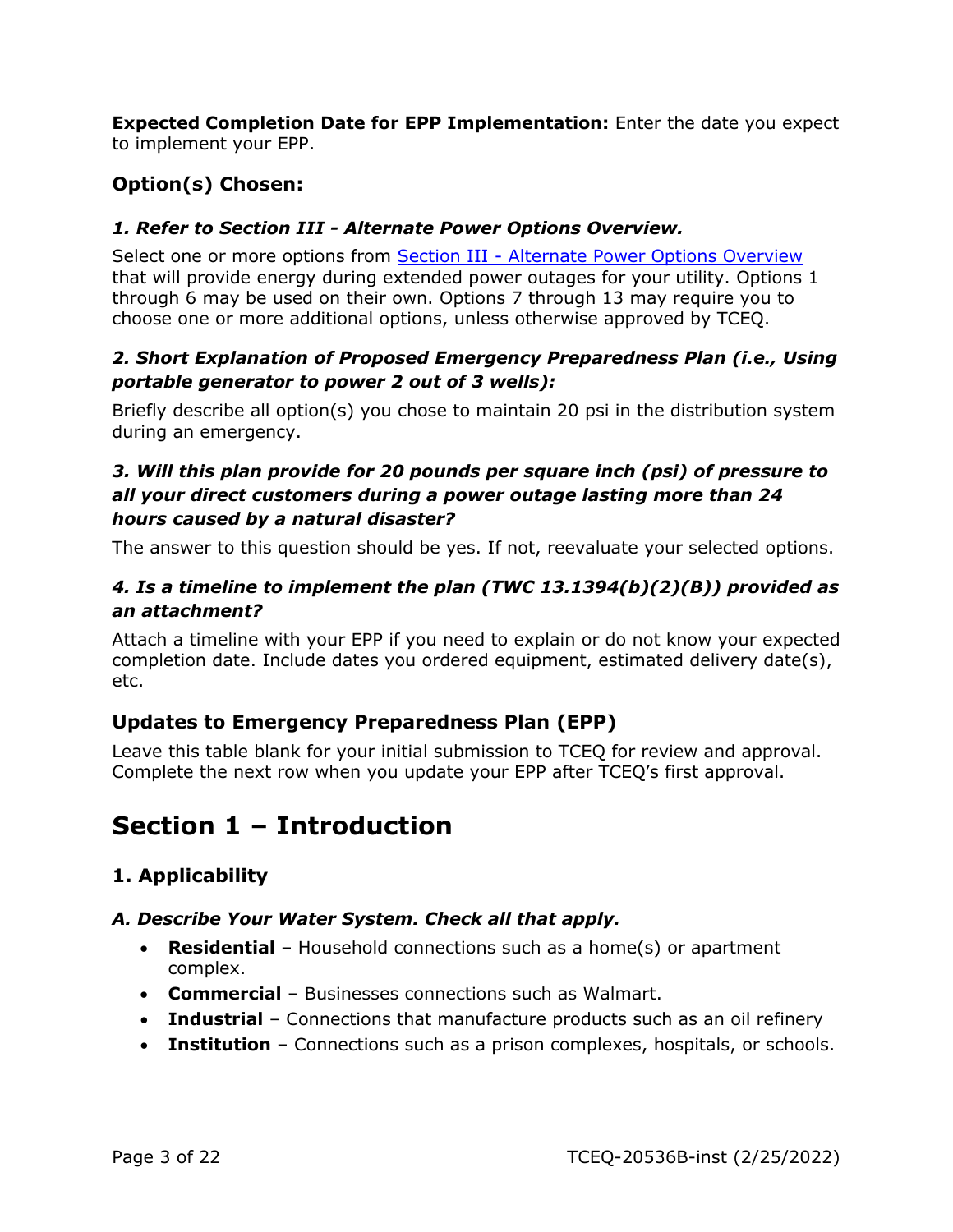#### *B. Is This EPP For An Existing or Proposed Water System?*

Answer "Yes" or "No."

## <span id="page-3-0"></span>**2. Contact Information**

List the water system officials TCEQ can contact during or after an emergency in the order they prefer to be contacted. Include phone numbers that are active outside of business hours.

#### <span id="page-3-1"></span>**3. Location of Maps**

Clearly describe the physical location of your distribution maps so system personnel can find them during an emergency.

#### <span id="page-3-2"></span>**4. Diagram of Water System**

Create a basic diagram or sketch of your water system. Include the following information:

- Source(s): surface water, groundwater wells, or purchased treated water.
- Tank(s): ground storage and elevated tank(s), standpipes, clearwells, and pressure tanks.
- Pump(s): service pumps (booster pumps) and any transfer pumps (transfer water from one point in the treatment process to another).
- Treatment chemical(s): chlorine, ammonia, chlorine dioxide, ozone, etc.
- Interconnection(s): open or closed, including emergency connections.

You may combine the water system diagram with the electrical schematic requested in [Section II -](#page-7-3) 8. The combined diagram must contain everything requested for each, but does not need to be an engineering drawing. See [Figure 1](#page-4-0) below for a basic example of a small groundwater system with one plant.

Include any pressure planes and the number of connections served in each pressure plane.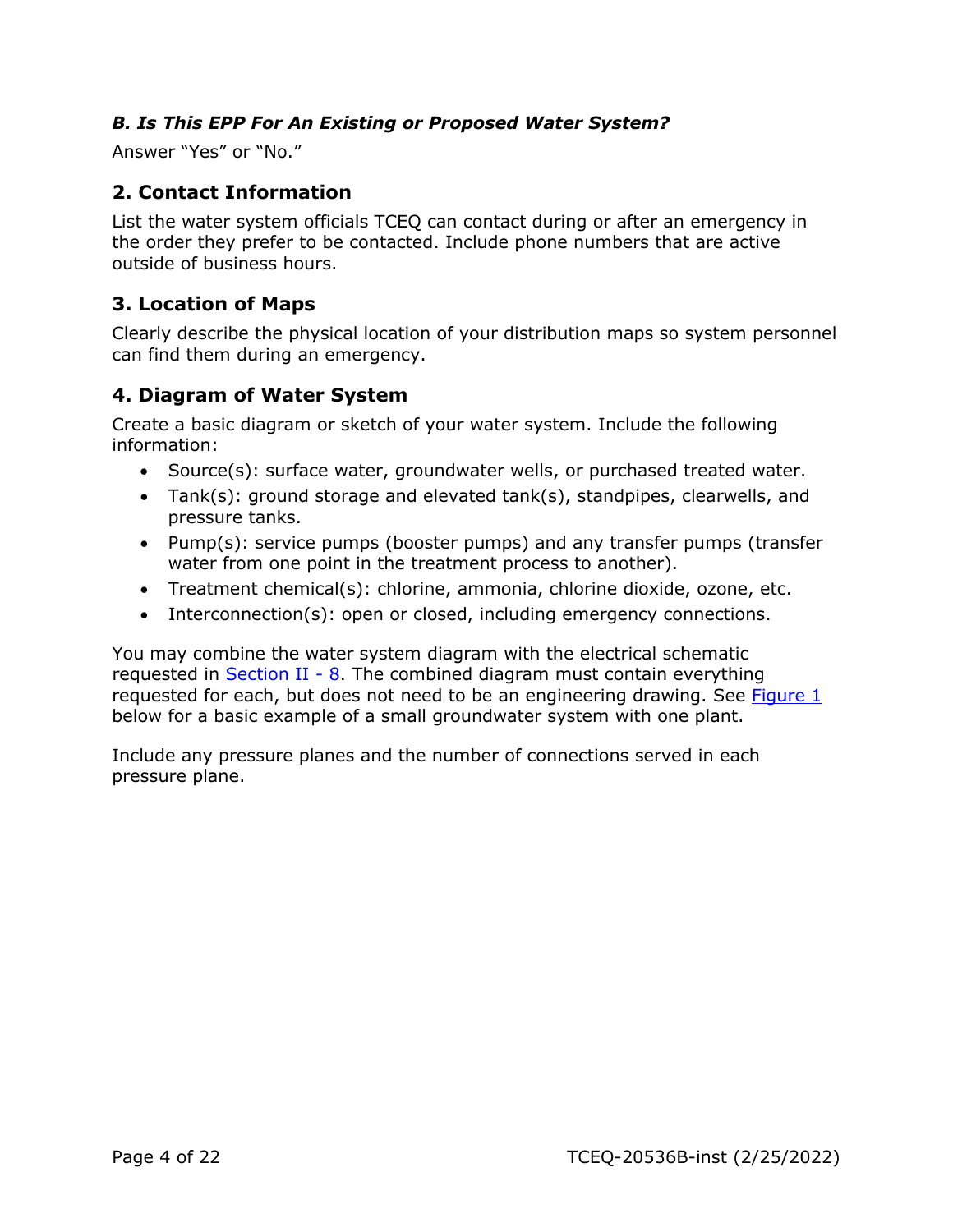

<span id="page-4-0"></span>**Figure 1. Small Water System with One Plant**

Distribution System

# <span id="page-4-1"></span>**Section 2 – Description of the Water System**

#### <span id="page-4-2"></span>**1. Source Information**

Complete all questions and tables based on your system source type.

- **Groundwater (G)**, complete A.
- **Surface water (S)**, complete B.
- **Purchased treated water (P)**, complete C.

Find your TCEQ source ID, owner's designation, and intake location using the following instructions:

- 1. Search [Texas DWW](https://www.tceq.texas.gov/goto/dww-inst)<sup>[4](#page-4-3)</sup> by your water system's number or name.
- 2. Select your hyperlinked water system number.
- 3. Select water system facilities at the top left.

Source IDs start with G, S, or P followed by the seven-digit PWS ID number. It ends with another letter: A for the first source, B for the second, and onwards.

<span id="page-4-3"></span><sup>4</sup>. www.tceq.texas.gov/goto/dww-inst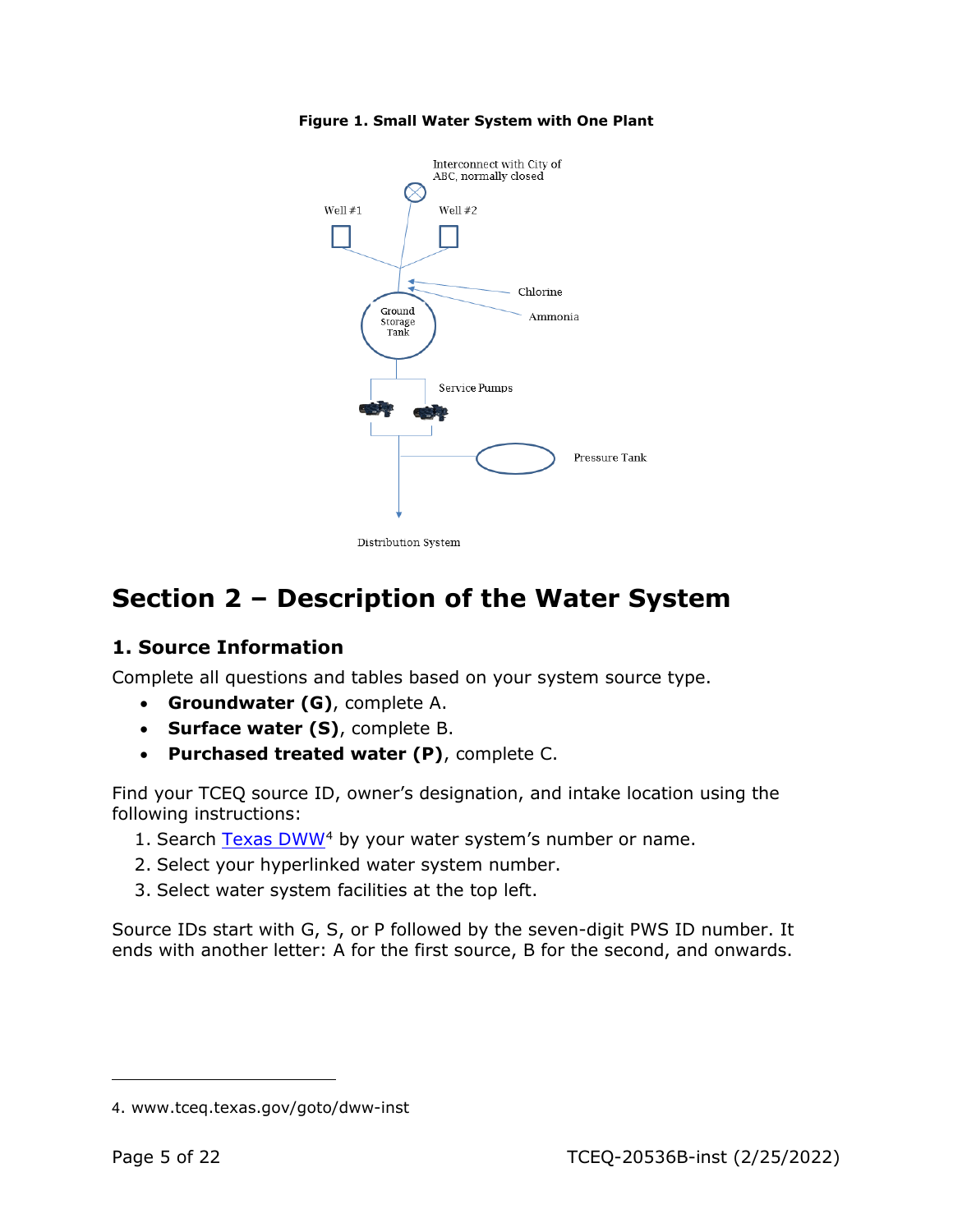#### **A. Groundwater Systems - Does Your Water System Have a Ground Water Well(s)?**

If you have groundwater source, complete the corresponding table. Indicate whether you intend to use this source during an emergency.

#### *B. Surface Water/GUI Systems: Does Your Water System Treat Surface Water or Ground Water Under the Influence of Surface Water Sources(s) (raw water intake pump information)?*

If you have surface water sources, complete the corresponding table and indicate whether you will use the source during an emergency.

## *C. Does Your Water System Purchase (or Receive) Water?*

There are two main types of purchased water systems: direct pressure or repressurization. Purchase systems often have facilities to re-pressurize the water such as ground storage tanks, service pumps, and pressure tanks.

**If you are a direct-pressure system,** contact your water provider to see if they will cover your system under their EPP. Most purchased water contracts have a clause that says the provider may not guarantee you water during an emergency. If the provider:

- **Agrees,** they must include your system in Section II 6A of their EPP and agree to provide 20 psi throughout your distribution system during an emergency.
- **Does not agree,** consider sending a [financial waiver.](https://www.tceq.texas.gov/goto/rg-553)<sup>[5](#page-5-1)</sup>

On your form, indicate whether your provider agreed to supply at least 20 psi to each of your customer taps during an emergency.

• See [Option 2A](#page-9-0) for ways to document that they will provide service during an emergency.

## <span id="page-5-0"></span>**2. Treatment Information**

## *A. Does Your Water System Disinfect the Water?*

If you disinfect the water in your system, list **all** disinfectants you use, such as chlorine, ammonia, chlorine dioxide, or ozone. Indicate whether you use each during an emergency.

#### *B. Does Your Water System Provide Treatment Other Than Disinfection (example: polyphosphate, caustic etc.)?*

List any other treatments you use for your water system. Indicate whether you plan to use them during an emergency.

<span id="page-5-1"></span><sup>5</sup>. www.tceq.texas.gov/goto/rg-553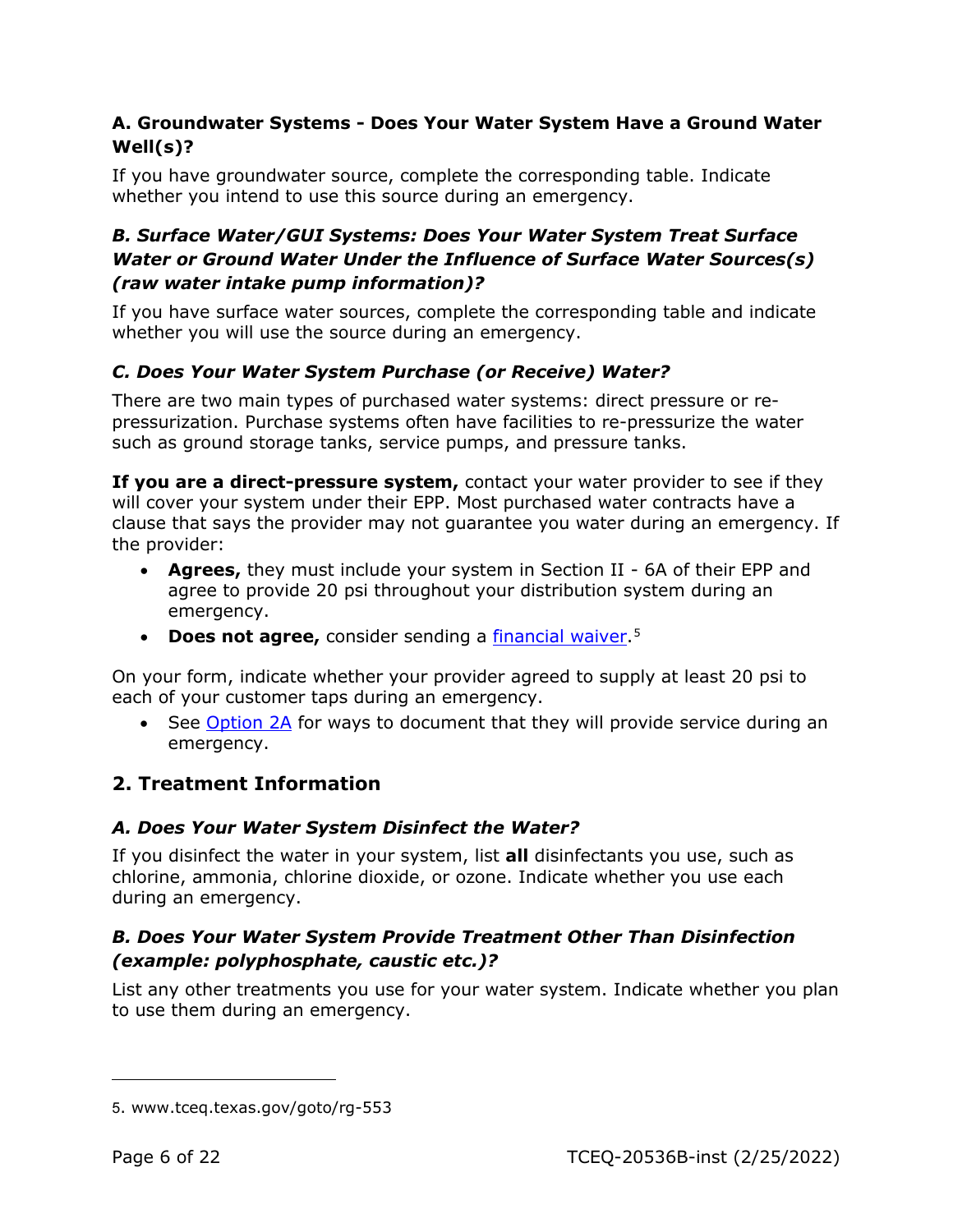#### *C. Does Your Water System Have Transfer Pump(s) Between Treatment Units? These are the pumps located within the treatment processes of your treatment Plant(s).*

List the transfer pumps in your system. These pumps move water from one point in the treatment process to another. They do not include service pumps such as well or intake pumps.

## <span id="page-6-0"></span>**3. Distribution System Information**

#### *A. Does Your Water System Have Booster and/or Service Pumps in the Distribution system?*

List all service pumps for the entire system, including inline service pumps or high service pump stations, and label them. Labels must include:

- Booster or service pump names (Example:  $\#1$ ,  $\#2$  or Pump 1, Pump 2).
- Name and physical address of the plant where each pump is located (Example: Plant 1, Live Oak Dr., Plant 2).
- Pressure plane or zone (Example: PP1) if you have more than one.
- Whether you will use the pump during an emergency.
- Pump capacity in gallons per minute (GPM).

Use the service pump names and locations as listed in [Texas DWW](https://www.tceq.texas.gov/goto/dww-inst)[6](#page-6-2) if they are already in the system.

#### *B. Does Your Water System Have Any Finished Water Storage/Pressurization Tanks?*

List all ground storage tanks, elevated tanks, standpipes, clearwells, and hydropneumatic tanks (pressure tanks) with their capacity in gallons. Include:

- Tank names and locations as listed Texas DWW under Water System Facilities.
- Pressure plane or zone (for example, PP1) if you have more than one.
- Whether the tank will be used during an emergency.

## <span id="page-6-1"></span>**4. Pressure Planes**

## *Does Your Water System Have More Than One Pressure Plane?*

If you have multiple pressure planes or zones, list them with unique names (Example: PP1, PP2, etc.), including all sources that feed each. If you purchase treated water from another PWS, include their TCEQ source ID or PWS ID.

<span id="page-6-2"></span><sup>6</sup>. www.tceq.texas.gov/goto/dww-inst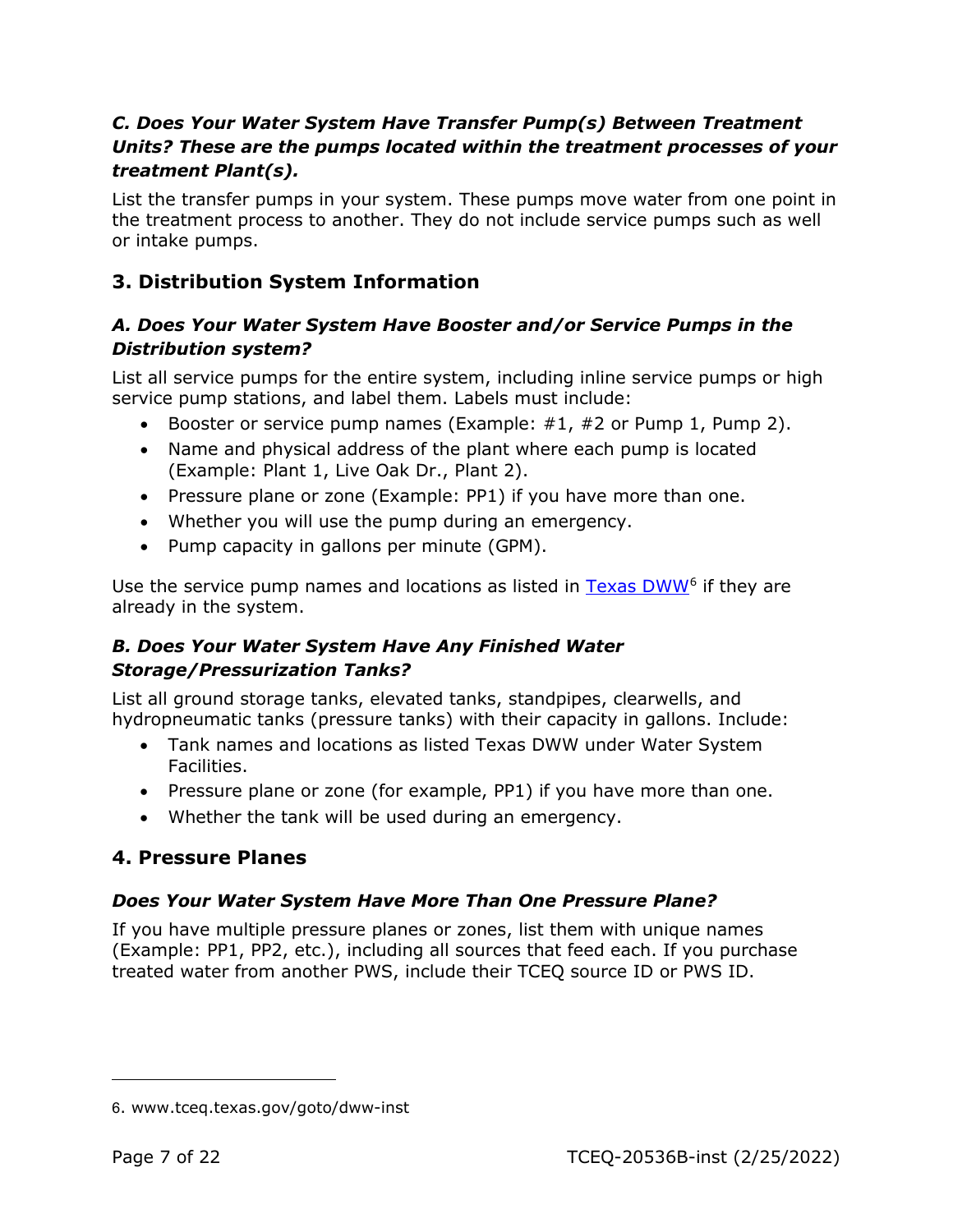## <span id="page-7-0"></span>**5. System Demand**

List the average daily demand (ADD), maximum daily demand (MDD) and system production capacity for normal operations and emergency operations. Your production capacity can include:

- well production.
- surface water treatment plant normal rated design flow.
- purchase water contract amounts.

To convert gallons per minute to million gallons per day, multiply gallons per minute by 1,440 (number of minutes in a day) and divide by 1,000,000.

• For example, 100 GPM  $= 0.144$  million gallons per day (MGD).

Use production data from past emergency situations, like hurricanes or winter storms, to estimate emergency operation needs. If historical data is unavailable divide your ADD and MMD for normal operations by two to estimate emergency operations data. Do not include any sources that you do not plan to use during an emergency. Subtract those production values from your system capacity under normal operations. If your system plans to use all sources, the system capacities are the same.

## <span id="page-7-1"></span>**6. System Size**

#### *A. Does Your Water System Sell/Provide Water to Other Water Systems?*

If you provide water to another public water system, list their information here. As a provider, if you cover a direct-pressure public water system under your EPP, answer yes to the question "Will You Provide 20 psi Throughout the Receiver's Distribution System During an Emergency?".

#### *B. Number of Connections and Population in Each Pressure Plane in Your Water System?*

List each pressure plane for your public water system, including the number of connections and population within each. If you do not know your system's population, multiply the connection count by three for the value.

## <span id="page-7-2"></span>**7. Power Provider(s)**

List all electric providers that you pay to power and operate your system.

## <span id="page-7-3"></span>**8. Electrical Schematic**

Provide a basic electrical schematic including all pieces of powered equipment. You may combine it with the water system diagram requested in Section  $I - 4$ , but it must include everything requested for both.

See Figure 2 below for an example. The box in the middle of the schematic represents an installed diesel generator that powers Well #4, water treatment equipment, and two service pumps.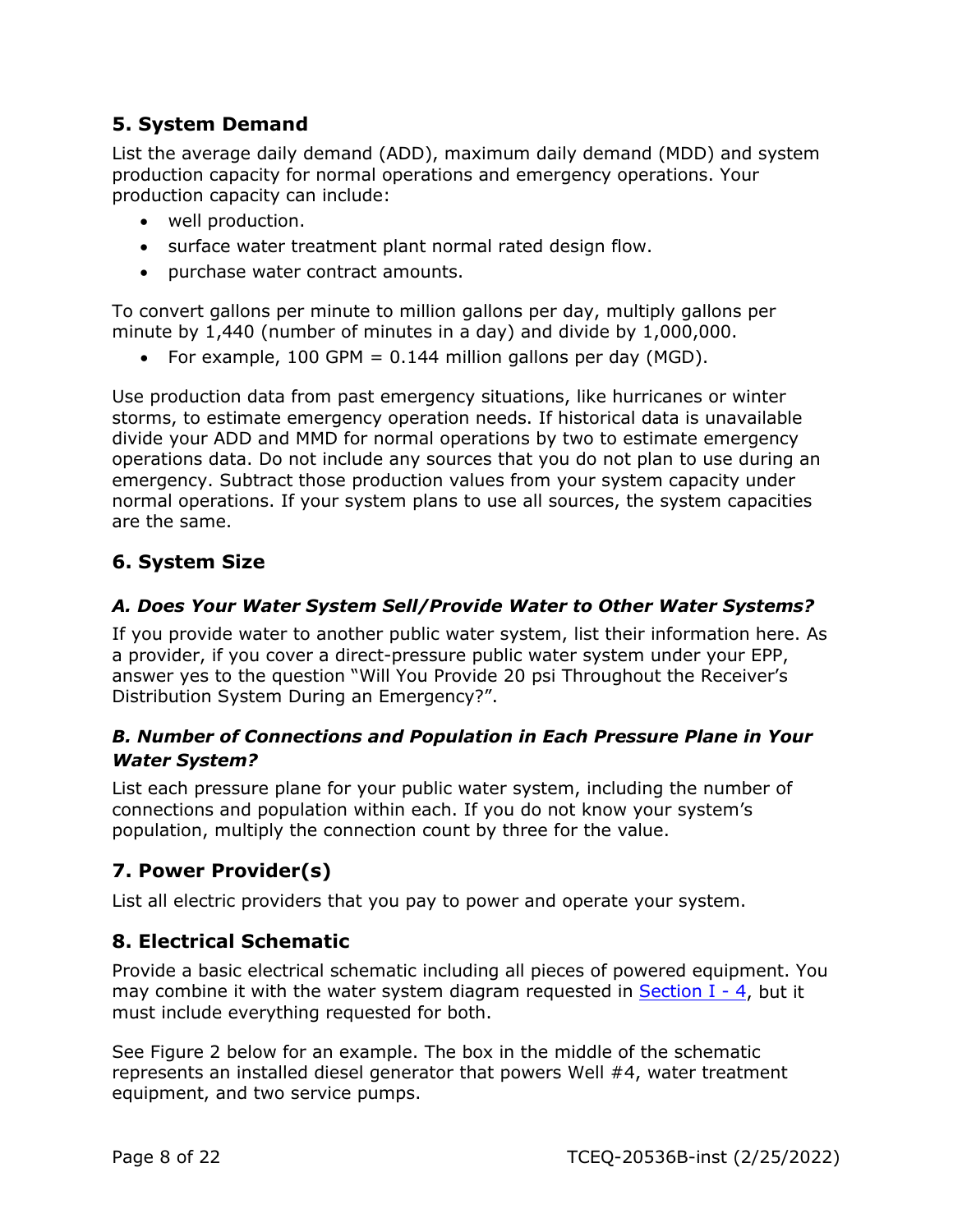<span id="page-8-0"></span>

#### **Figure 2. Example of an Electrical Schematic**

## <span id="page-8-1"></span>**9. Other Pertinent System Information**

Include any other related information here, such as:

- plant equipment not previously listed.
- system layout as related to selected EPP option(s).
- list of plant or equipment not powered during an emergency event.

# <span id="page-8-2"></span>**Section 3 – Alternate Power Options Overview**

This section in the form is for your information only and does not require any action. Review this section and choose option(s) to follow EPP requirements.

Select one or more options as required by Senate Bill 3. Options 1 through 6 may be used on their own. Options 7 through 13 may require you to choose one or more additional options, unless otherwise approved by TCEQ.

## <span id="page-8-3"></span>**Section 4 – Alternate Power Options Details**

Once you select options for your system, complete the corresponding questions for each section. Attach any requested documentation with your EPP.

## <span id="page-8-4"></span>**Option 1: Permanently Installed Auxiliary Generator(s)**

Your permanently installed auxiliary generator(s) **must** automatically switch over or start once the normal power supply is not available. If it does not have this feature, you must upgrade it or claim it under another option (5 or 14).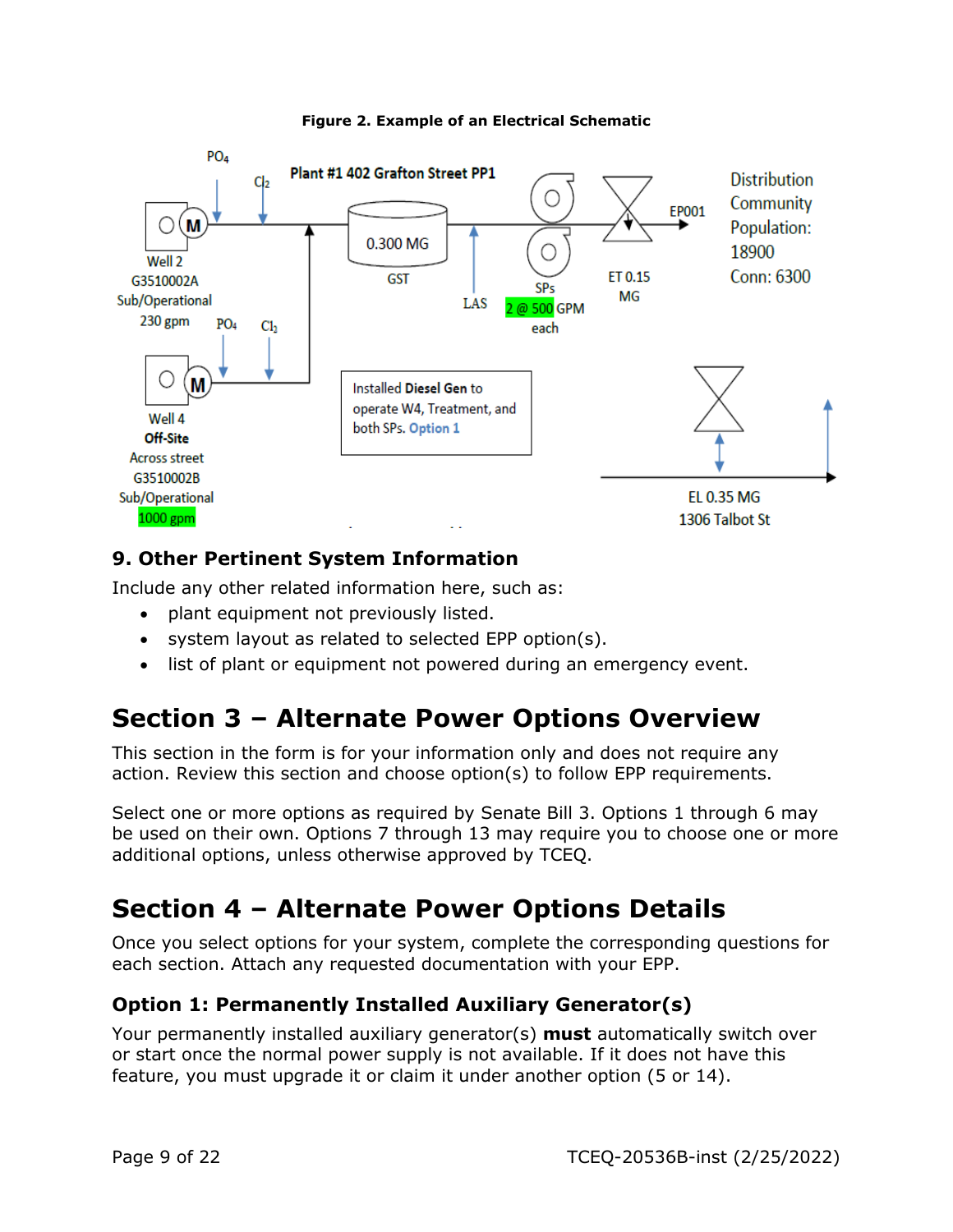For more help with completing the information in this option, see the [Generator and](#page-21-0)  [Fuel Specifics](#page-21-0) section.

## <span id="page-9-0"></span>**Option 2A: Your System Will Rely on Your Provider During an Extended Power Outage**

A distribution-only system is the same as a direct-pressure system (no ground storage tanks, service pumps or pressure tanks requiring electricity).

If you purchase water from another PWS and:

- Plan to rely on them during an extended outage, complete information for this option.
- Do not plan to rely on them and you have enough production capacity, skip this option and complete the other option(s) as appropriate.

In the table under this option, list your water provider and their PWS ID. If you do not have this information, contact them or search in [Texas DWW.](https://www.tceq.texas.gov/goto/dww-inst)<sup>[7](#page-9-1)</sup>

Indicate whether the purchased water will flow into a tank such as a ground storage tank, standpipe, elevated tank or clearwell. Direct pressure systems would answer "no," because they only have a distribution system which is under direct pressure from the purchasing PWS.

For the final question, indicate if you will rely on this provider to provide a minimum of 20 psi to your direct pressure customers. Re-pressurizing systems would answer "no," unless they can by-pass their pumping facilities and pump directly into the distribution system.

#### *A. Is your water system solely relying on a provider(s) for emergency operations?*

Does your provider's water flow directly into your distribution system? Answer "yes," if you are a direct-pressure system relying on your provider during an emergency.

#### **i. Please provide one or more of the following:**

If you are a direct-pressure system and your provider has agreed to provide your customers 20 psi during an emergency, provide one or more of the four items listed. You can request a copy of Section II - 6A from your provider's EPP that lists your PWS information. Include the receiver's connection count and population.

<span id="page-9-1"></span><sup>7</sup>. www.tceq.texas.gov/goto/dww-inst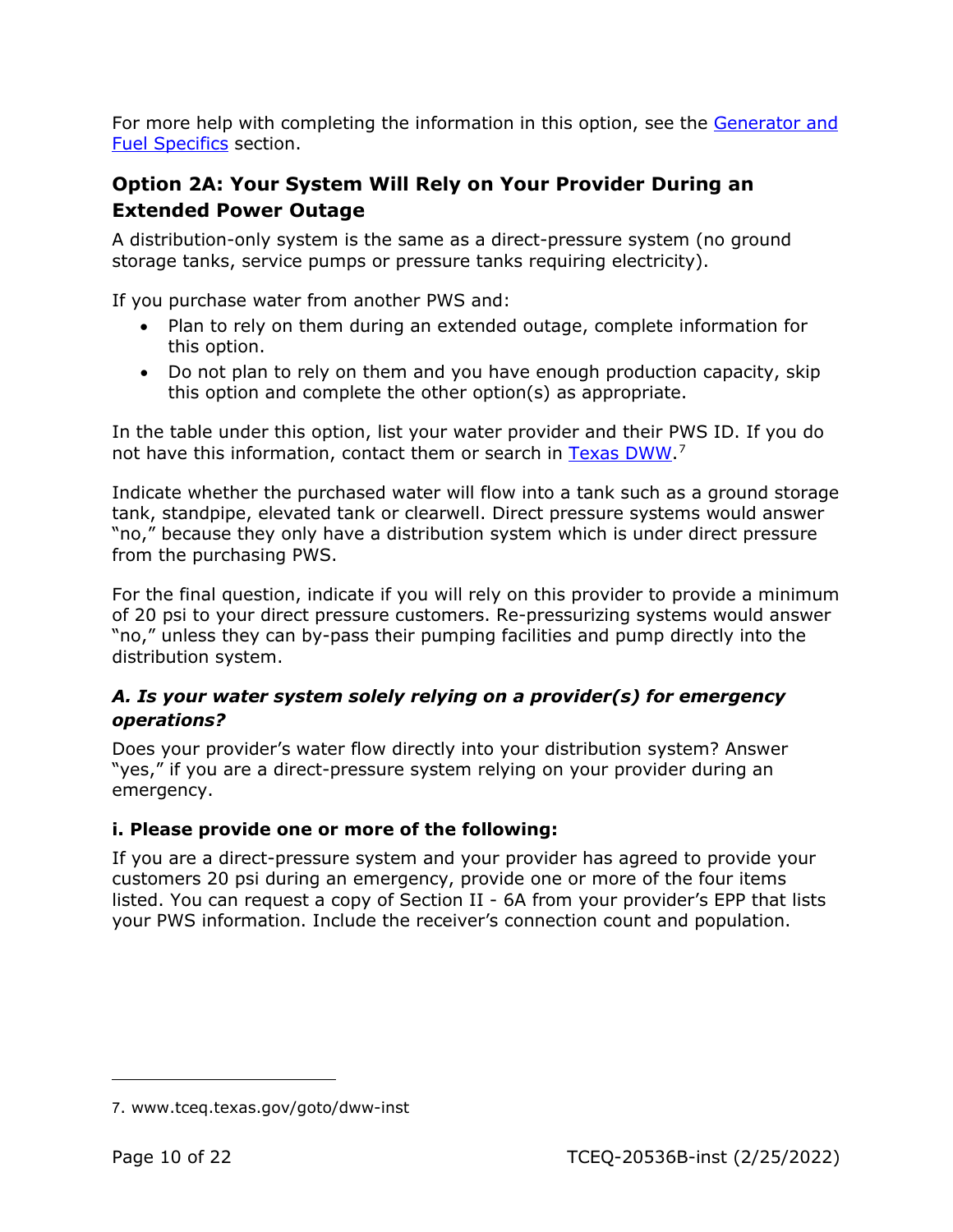#### **ii. Does your water system operate any equipment such as booster disinfection that will need power during an emergency?**

If you answer yes, you must supply power for the disinfection equipment. If you have disinfection equipment that does not use electricity, such as chlorine gas, make that clear in Section II 2. [Treatment Information.](#page-5-0)

#### *B. Does your water system re-pressurize the water received from the provider?*

Does your provider's water flow into a tank which is then pumped into your distribution system by your own pumps? If you answer yes, you must power equipment during an emergency and must select other option(s) to supply alternate power.

## <span id="page-10-0"></span>**Option 2B: Contributing Member of TXWARN**

TXWARN is a resource sharing organization for water and wastewater utilities. To use this option, you must sign up and be a contributing member. As participants, utilities volunteer resources to loan to other utilities during an emergency. Shared resources can include:

- an operator.
- an electrician.
- equipment (generator).

You are not required to provide the resource if a member utility requests it through the TXWARN system.

To claim this option, you must install a quick connect system so you can hook up the generator immediately during an emergency.

#### *A. Please provide ALL of the following items.*

All water systems must include their TXWARN membership profile page. Investoror privately-owned utilities must also submit their mutual aid agreement to TXWARN. Include a copy with your EPP.

Public entities (municipalities or counties) must check the third box. They are covered by a state-wide mutual aid system created by legislation.

For more help with completing the information in this option, see the [Generator and](#page-21-0)  [Fuel Specifics](#page-21-0) section.

#### <span id="page-10-1"></span>**Option 3A: Negotiation of Leasing and Contracting Agreements**

You can use this option if you secure an agreement with a company to provide you a generator during an emergency.

To claim this option, you must install a quick connect system so you can hook up the generator immediately during an emergency.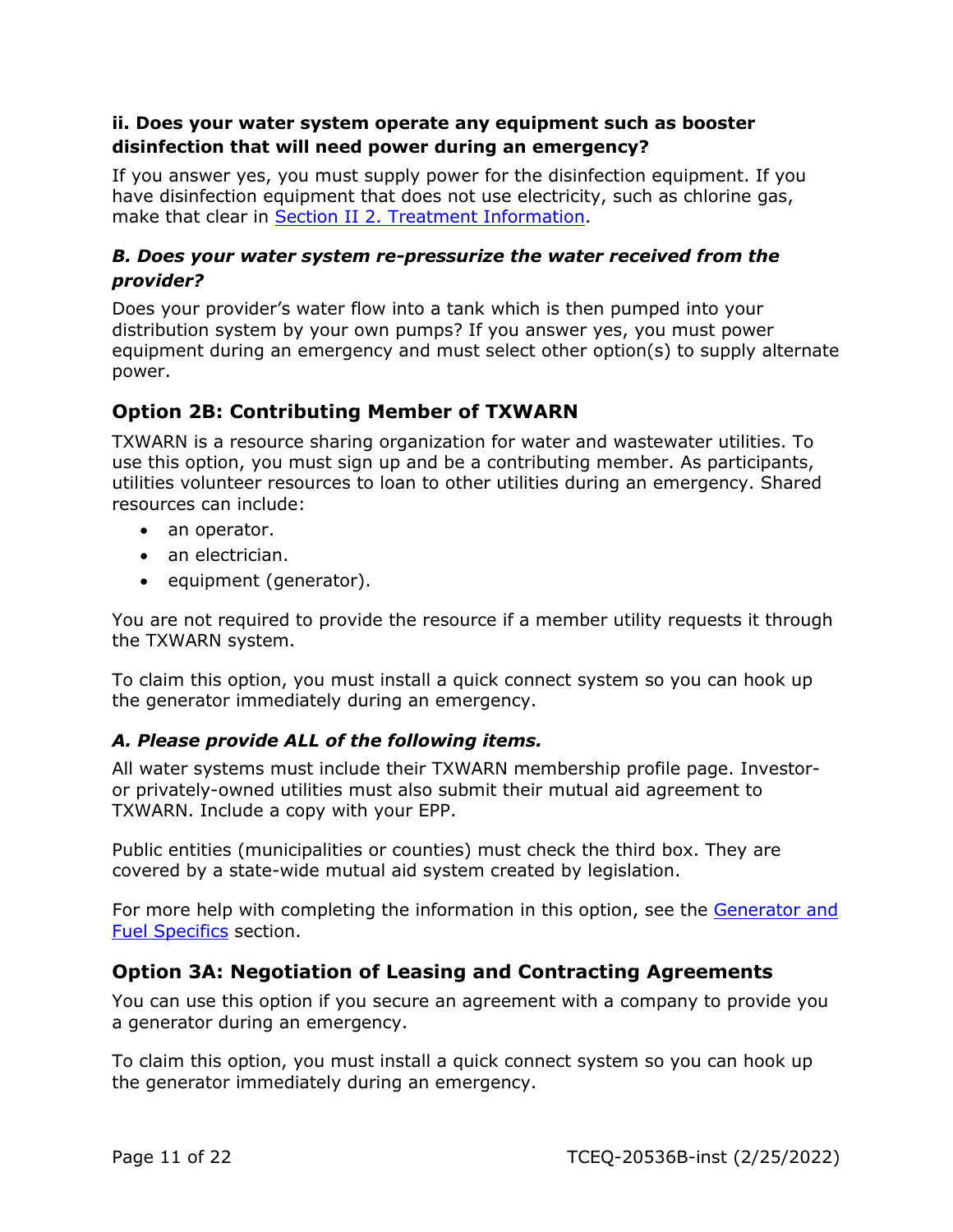#### *A. Provide a signed copy of the agreement.*

You must include a signed copy of your agreement with the company supplying the generator(s).

For more help with completing the information in this option, see the [Generator and](#page-21-0)  [Fuel Specifics](#page-21-0) section.

## <span id="page-11-0"></span>**Option 3B: Mutual Aid Agreement With Another Water Provider(s)**

Your mutual aid agreement must include resources that will ensure 20 psi during an emergency and coordination with the Texas Division of Emergency Management (TDEM). We recommend you use the TXWARN [Mutual Aid Agreement template,](https://www.txwarn.org/page/MutualAidAgreement)[8](#page-11-3) because it is National Incident Management System (NIMC) compliant. You must also provide a copy of your approved EPP and TCEQ approval letter to TDEM.

To use this option, you must install a quick connect system so the generator can be hooked up immediately during an emergency.

#### *A. Provide ALL of the following items:*

Ensure to provide the requested three items.

For more help with completing the information in this option, see the [Generator and](#page-21-0)  [Fuel Specifics](#page-21-0) section.

## <span id="page-11-1"></span>**Option 4: Use of Portable Generator(s) Capable of Serving Multiple Facilities Equipped With Quick-Connect System(s)**

To claim this option, you must install a quick connect system so you can hook up the generator immediately during an emergency.

#### *A. Please list the storage location of the portable generator. If sharing the generator, list the name of the water system you are sharing with and their location.*

Complete this table if you share portable generators with other affected utilities. There is not a limit on how many utilities can share a generator. Use your best judgement when making this determination.

For more help with completing the information in this option, see the Generator and [Fuel Specifics](#page-21-0) section.

## <span id="page-11-2"></span>**Option 5: Use of On-Site Electrical Generation or Distributed Generation Facilities**

You may use this option if you have a means of generating your own power such as solar, wind or hydroelectric. This option is not normally used for generators.

<span id="page-11-3"></span><sup>8</sup> https://www.txwarn.org/page/MutualAidAgreement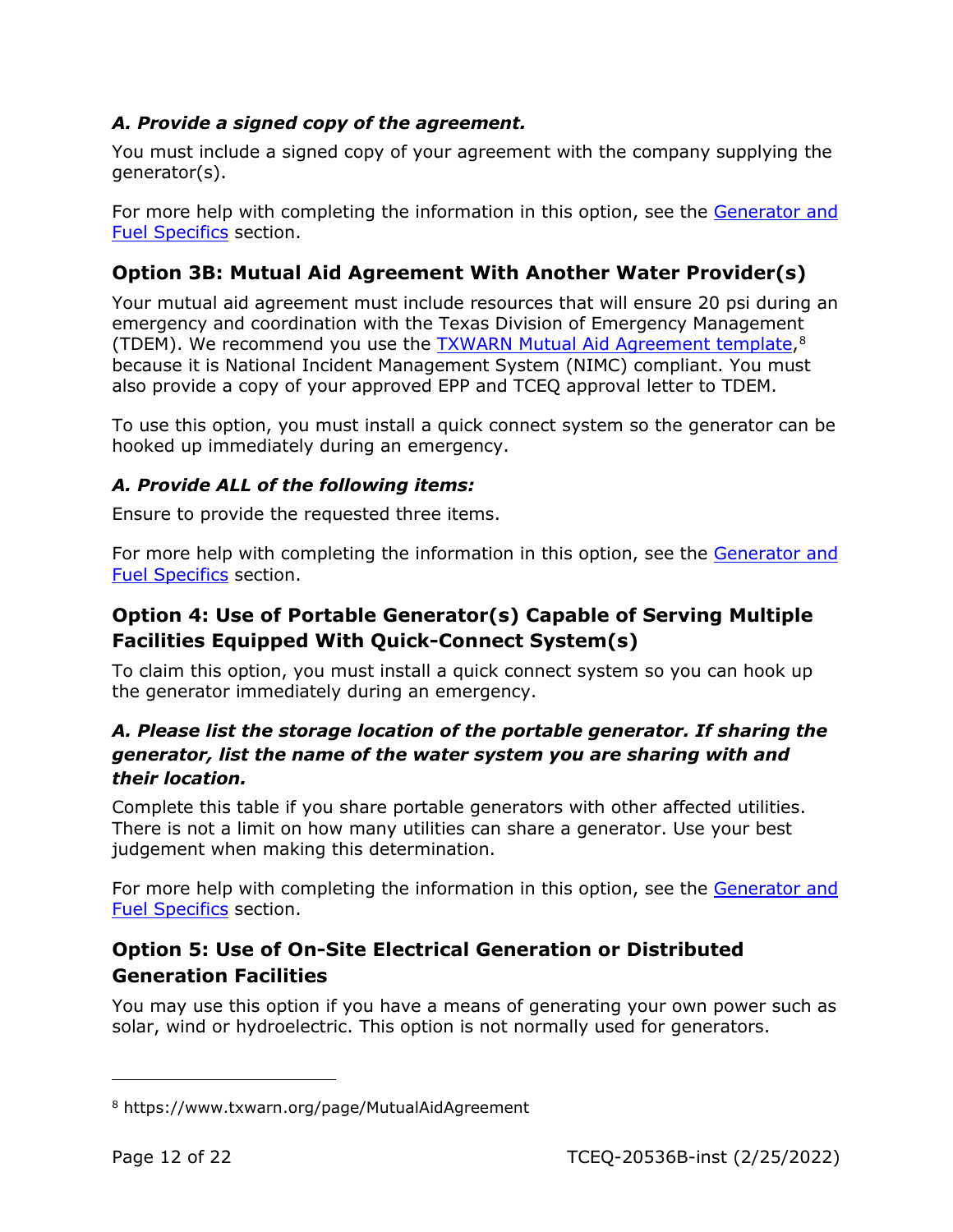#### *A. On-Site Electrical Generation or Distributed Generation Specifications.*

Describe the facilities including the method of generation (solar, wind, hydroelectric).

For more help with completing the information in this option, see the [Generator and](#page-21-0)  [Fuel Specifics](#page-21-0) section.

## <span id="page-12-0"></span>**Option 6: Hardening the Electric Transmission and Distribution System Serving the Water System**

#### *A. Hardening Description*

Describe the hardening activities for the transmission and distribution lines from the power generating facility to each water system facility. Include whether the lines are buried and protected from flooding or the overhead lines are upgraded to withstand historical hurricane force winds.

#### *B. Diagram*

Provide the requested diagram include all transmission and distribution lines from the power generating facility to the water facility.

#### <span id="page-12-1"></span>**Option 7: Use and Maintenance of Direct Engine or Right-Angle Drives**

You can use a direct engine or right angle drives. However, generally they only generate power for a single piece of equipment such as a well or a pump. Normally this is not sufficient because you may need power for multiple pieces of equipment (disinfection, service pumps, or an air compressor).

#### *A. Direct Engine or Right-Angle Drive Specification*

In the table, provide the requested information about your direct engine or rightangle drive.

For more help with completing the information in this option, see the [Generator and](#page-21-0)  [Fuel Specifics](#page-21-0) section.

## <span id="page-12-2"></span>**Option 8A: Designation of the Water System as a Critical Load Facility**

If you plan to use this option, you must apply for critical load status with your electric provider. Please note that some electric providers have a disclaimer that the critical load status does not guarantee an uninterrupted or continuous supply of power.

#### *A. Provide ALL of the following items for designation of Critical Load Facility.*

Provide the requested information.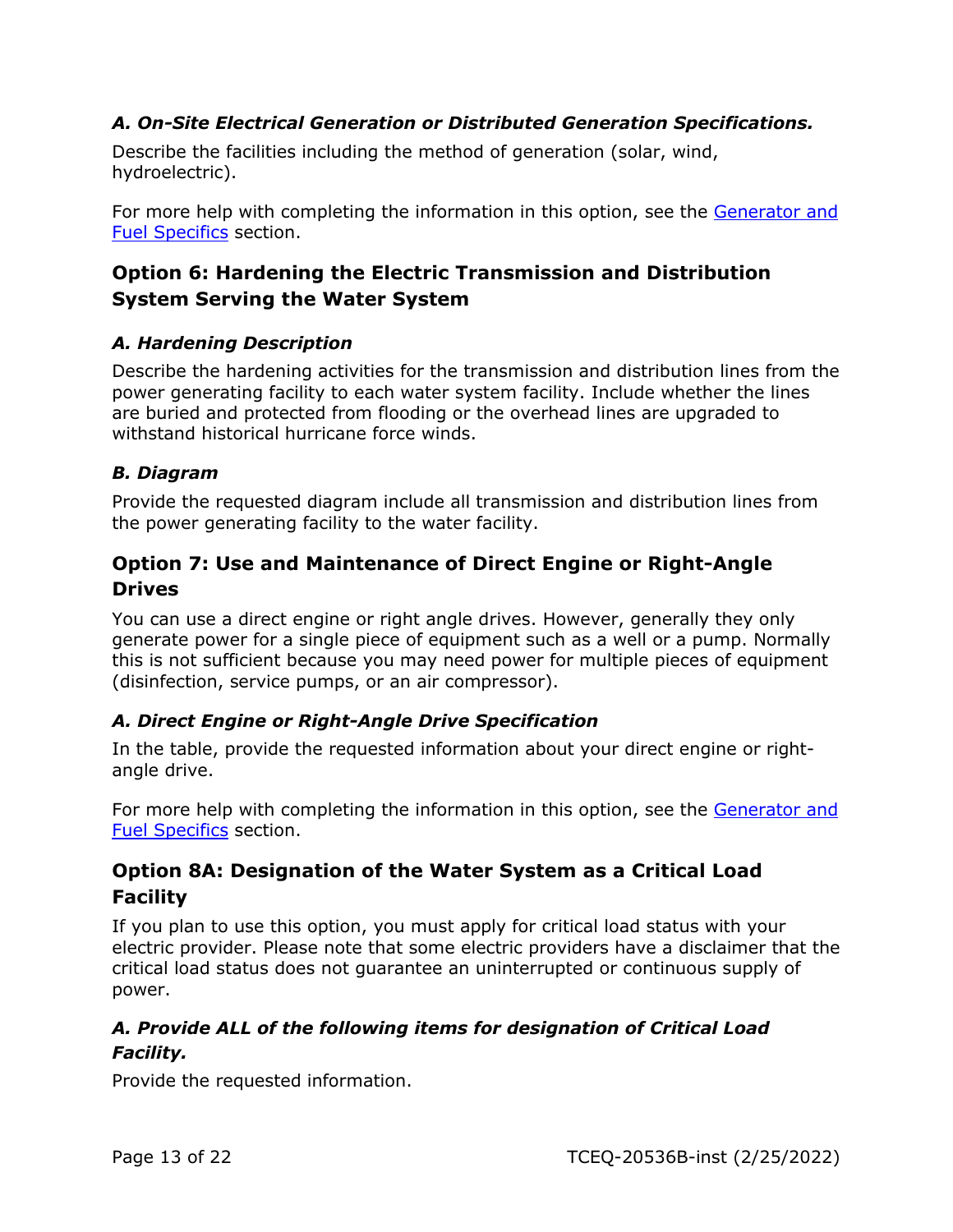#### *B. Indicate all facilities that are included in critical load status.*

Refer to the facilities listed for your PWS in Section II – Description of the Water System and use the exact same naming convention. Complete the table with the requested information.

#### <span id="page-13-0"></span>**Option 8B: Designation of the Water System as Having Redundant, Isolated, or Dedicated Electrical Feeds**

Some water facilities may have a redundant or dual power feeds. Others may have a dedicated feed that only supplies power to the water facility, or they may have an isolated power feed.

#### *A. Provide the following if facility has redundant, isolated, or dedicated electrical feeds.*

Provide the requested information.

#### *B. Indicate all facilities that are included in having redundant, isolated, or dedicated electrical feeds.*

Refer to the facilities listed for your PWS in Section II – Description of the Water System and use the exact same naming convention. Complete the table with the requested information.

#### *C. Indicate the facilities not included in having redundant, isolated, or dedicated electrical feeds.*

Refer to the facilities listed for your PWS in Section II – Description of the Water System and use the exact same naming convention. Complete the table with the requested information.

## <span id="page-13-1"></span>**Option 9: Provide Water Storage Capabilities**

#### *A. Explain how the water in storage will flow to customers, and how it will be replenished (with or without electricity)?*

Ground storage tanks normally require service pumps to supply water to the distribution system at 20 psi, unless elevated at least 46 feet above the highest connection. Explain how you will replenish the tanks with water during an emergency.

#### *B. Does the water system have an existing, valid exception or alternative capacity requirement (ACR) for elevated or ground storage capacity? [30 TAC §290.45(g) and or 30 TAC §290.39(l)].*

Public water systems can request an ACR to any of the minimum capacity requirements listed in Title 30 Texas Administrative Code (30 TAC) Chapter 290 Subchapter D Rules and Regulation for Public Water System. If you have an ACR that is *less than* the required minimum capacity requirements, you must choose a different option.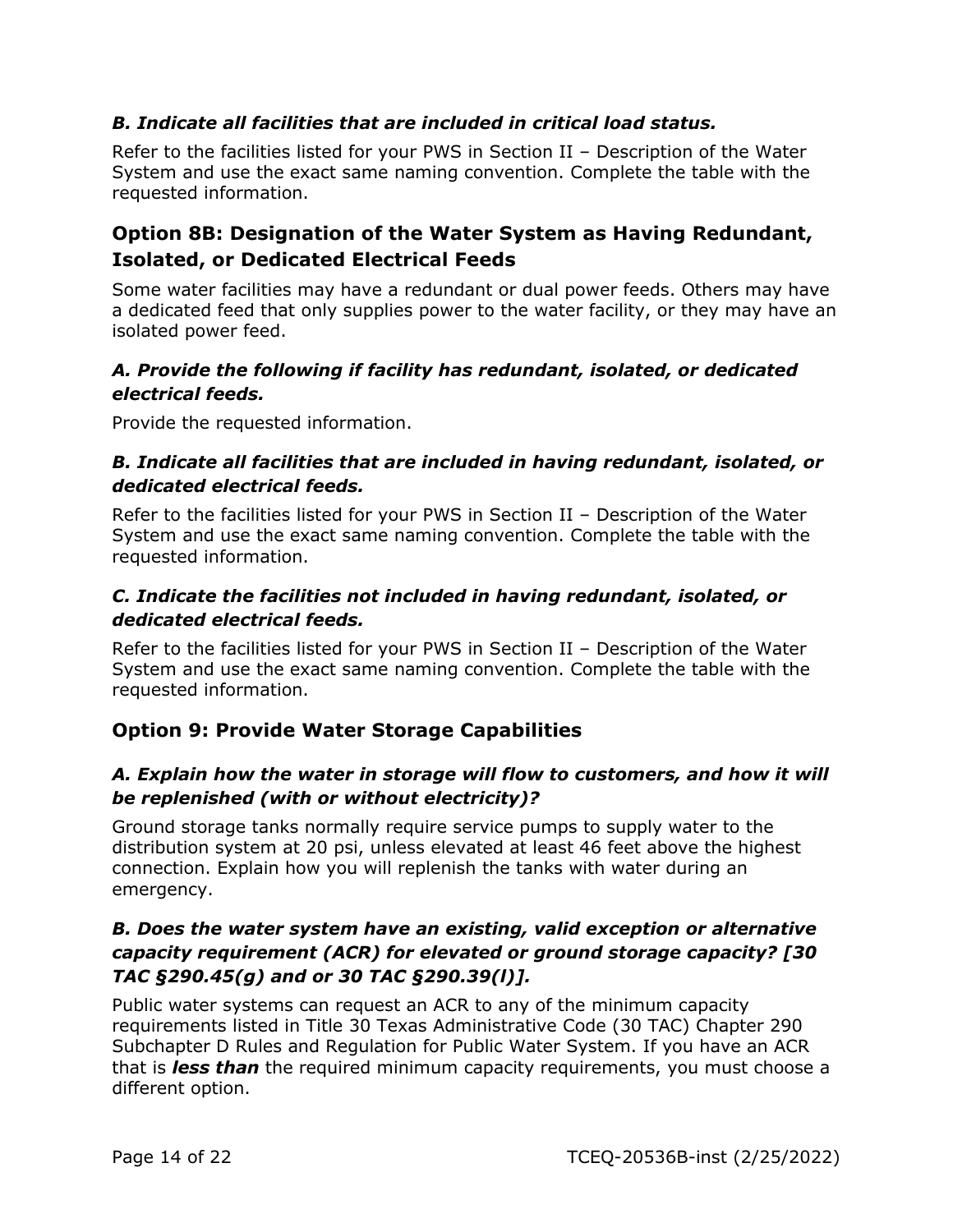#### *C. What is the useful storage capacity of all storage tanks that maintain distribution pressures above 20 psi (46 feet of residual hydraulic head above the highest connection)?*

Provide the useful storage capacity of the  $tanh(s)$ , but do not include any dedicated fire storage. Useful storage is contained between the bottom pumping level and the overflow pipe. See the graphic on page 28 of the EPP form for additional information.

#### *D. Using the water systems Maximum Daily Demand (MDD) listed in question 5 under Section II – Description of the Water System, divide the useful storage volume (million gallons) for maintaining distribution pressures above 20 psi by the MDD under emergencies.*

Provide the number of storage days based on the MDD of the system under emergency operations. This is the number of days you can provide water if storage was full before the start of the emergency.

#### *E. Please choose other option(s) to ensure your utility can maintain 20 psi if your electrical provider fails to provide your facility with power during an outage lasting longer than 24 hours.*

List other option(s) to ensure you can maintain 20 psi in your system.

## <span id="page-14-0"></span>**Option 10A: Water is Delivered to Your Distribution System From Outside Your Service Area Using Emergency Interconnects**

#### *A. List water system(s) that will be providing your connections with water during an emergency, where the providing system obtains its water, and the number of connections that will be provided water.*

List the water source, PWS ID, and name of the water system that can supply water through the emergency interconnection (provider system). If it receives water from another public water system, list their PWS ID and name. Note if they have groundwater, surface water, or purchased water sources. Examples:

- Purchased water from the City of Austin
- 4 groundwater wells
- Surface water from Lake Travis

If you are unsure of their sources, use  $Texas DWW<sup>9</sup>$  $Texas DWW<sup>9</sup>$  $Texas DWW<sup>9</sup>$  or contact the provider directly. Include the number of connections in your system that the emergency interconnection serves.

<span id="page-14-1"></span><sup>9.</sup> www.tceq.texas.gov/goto/dww-inst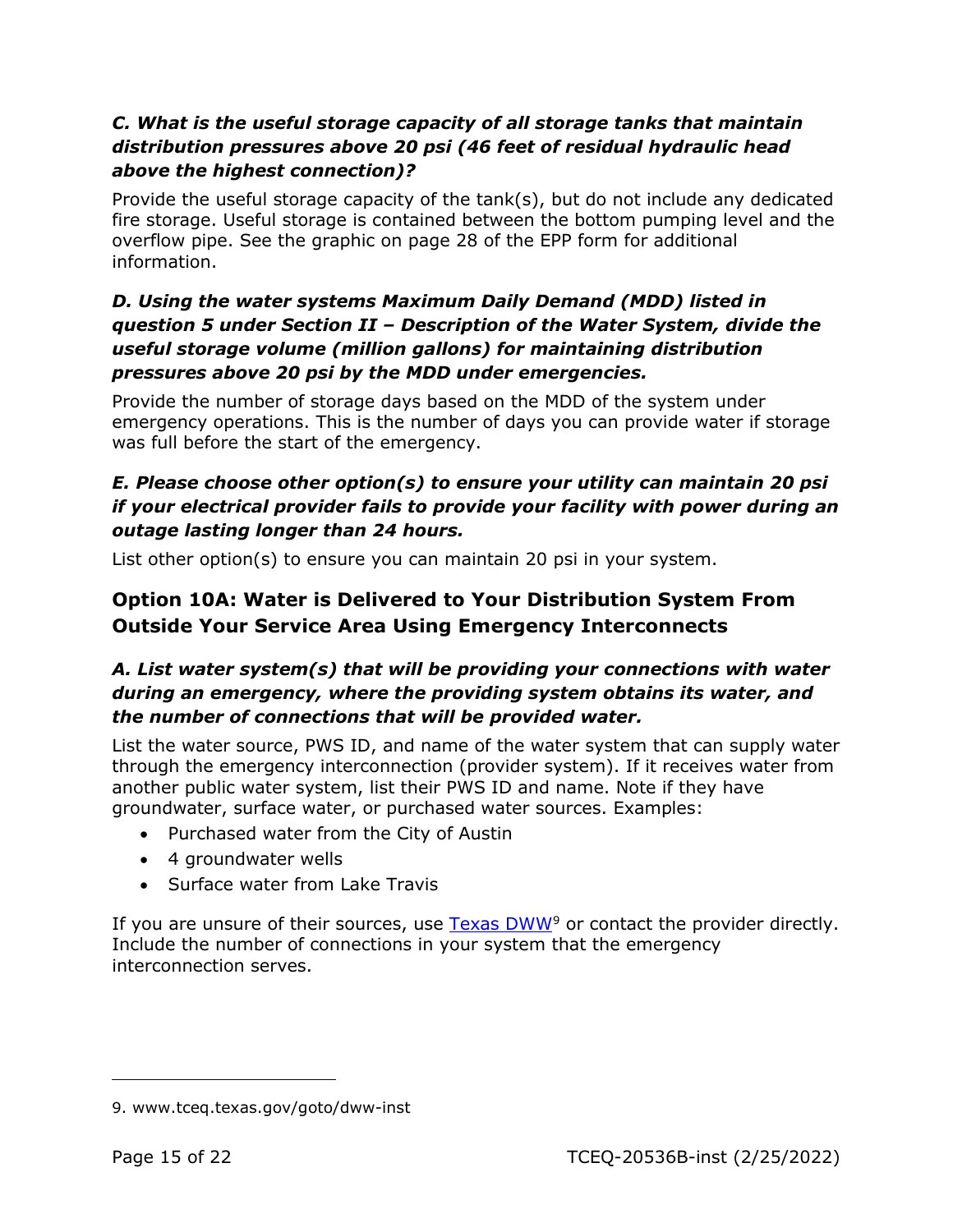#### *B. Provide the following information:*

Provide the requested information.

#### *C. Will both water systems be using the same type of disinfection?*

Mixing free chlorine with chloramines can destroy the chloramines and create taste and odor problems. To blend free chlorine and chloramines, you must get approval [for an exception](http://www.tceq.texas.gov/drinkingwater/trot/exception)<sup>[10](#page-15-0)</sup> from TCEQ's Water Supply Division.

#### *D. If the disinfection used is not the same for both water systems, explain how the water system will notify customers of the change for health purposes? [30 TAC §290.47(h)]*

When you switch disinfectants from free chlorine to chloramines, you must notify your customers. Chloramines have health implications for people on dialysis machines, so you must completely remove chloramines them before the water enters a dialysis unit.

#### *E. If only part of your system will have service maintained by interconnection, please provide information on what option applies to the rest of the system. Option \_\_\_\_\_ and complete that section of the EPP.*

If only part of your system will be served by the emergency interconnection, list the other option(s) that the remainder will rely on.

#### *F. If water is delivered into a storage tank, please choose other option to ensure your utility can maintain 20 psi if your electrical provider fails to provide your facility with power during an outage lasting longer than 24 hours.*

If water delivered by the interconnection airgaps into a storage tank, choose other option(s). Make sure you have the necessary power to maintain 20 psi in your distribution system during an emergency.

<span id="page-15-0"></span><sup>10.</sup> www.tceq.texas.gov/drinkingwater/trot/exception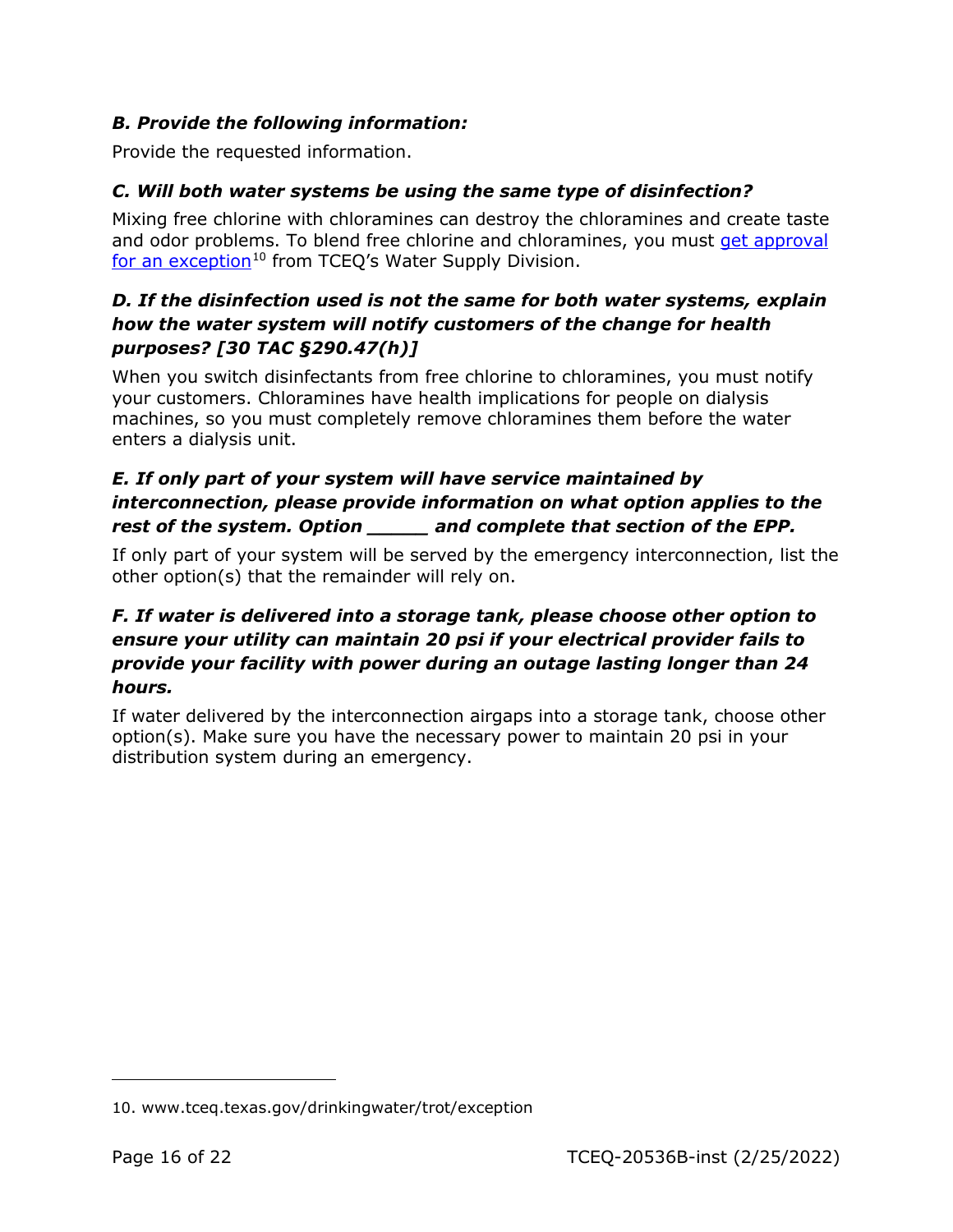## <span id="page-16-0"></span>**Option 10B: Water is Delivered to Your Distribution System From Outside Your Service Area Using Water Hauler(s)**

#### *A. Provide documentation that the water hauler is approved and registered to haul water by the TCEQ.*

Water haulers must be approved by TCEQ. Once approved, they are assigned a PWS ID number or approved water hauler ID. Find this information by searching the following resources by water system name:

- $\bullet$  [Texas DWW](https://www.tceq.texas.gov/goto/dww-inst)<sup>[11](#page-16-1)</sup>
- TCEQ's [Approved Water Hauler List](https://www.tceq.texas.gov/goto/waterhauler)<sup>[12](#page-16-2)</sup>

#### *B. List all water providers utilized by the water hauler and the type of disinfection used by each provider to ensure compatibility with disinfection protocols.*

List the water provider ID and the type of disinfectant used (free chlorine or chloramines). Mixing free chlorine with chloramines can destroy the chloramines and create taste and odor problems. To blend free chlorine and chloramines, you must [get approval for an exception](http://www.tceq.texas.gov/drinkingwater/trot/exception)<sup>[13](#page-16-3)</sup> from TCEQ's Water Supply Division.

#### *C. Explain how the water will be pumped from the water hauler into the storage tank?*

Most approved water haulers have a permanently attached pump to the trailer or truck.

#### *D. Which storage tanks will be filled by the water hauler?*

List the plant name and which storage tanks will be filled by the approved water hauler.

#### *E. Explain how the water will be pumped from the storage tank into the distribution system?*

Most ground storage tanks use service pumps to pressurize the distribution system. During an emergency, power may not be available to the service pumps and may require other option(s) for alternate power.

#### *F. Will the water hauler be able to supply enough water to the distribution system in a timely manner?*

The water hauler(s) used must be able to deliver enough water to maintain 20psi in the distribution system.

<span id="page-16-1"></span><sup>11</sup>. www.tceq.texas.gov/goto/dww-inst

<span id="page-16-2"></span><sup>12</sup>. www.tceq.texas.gov/goto/waterhauler

<span id="page-16-3"></span><sup>13.</sup> www.tceq.texas.gov/drinkingwater/trot/exception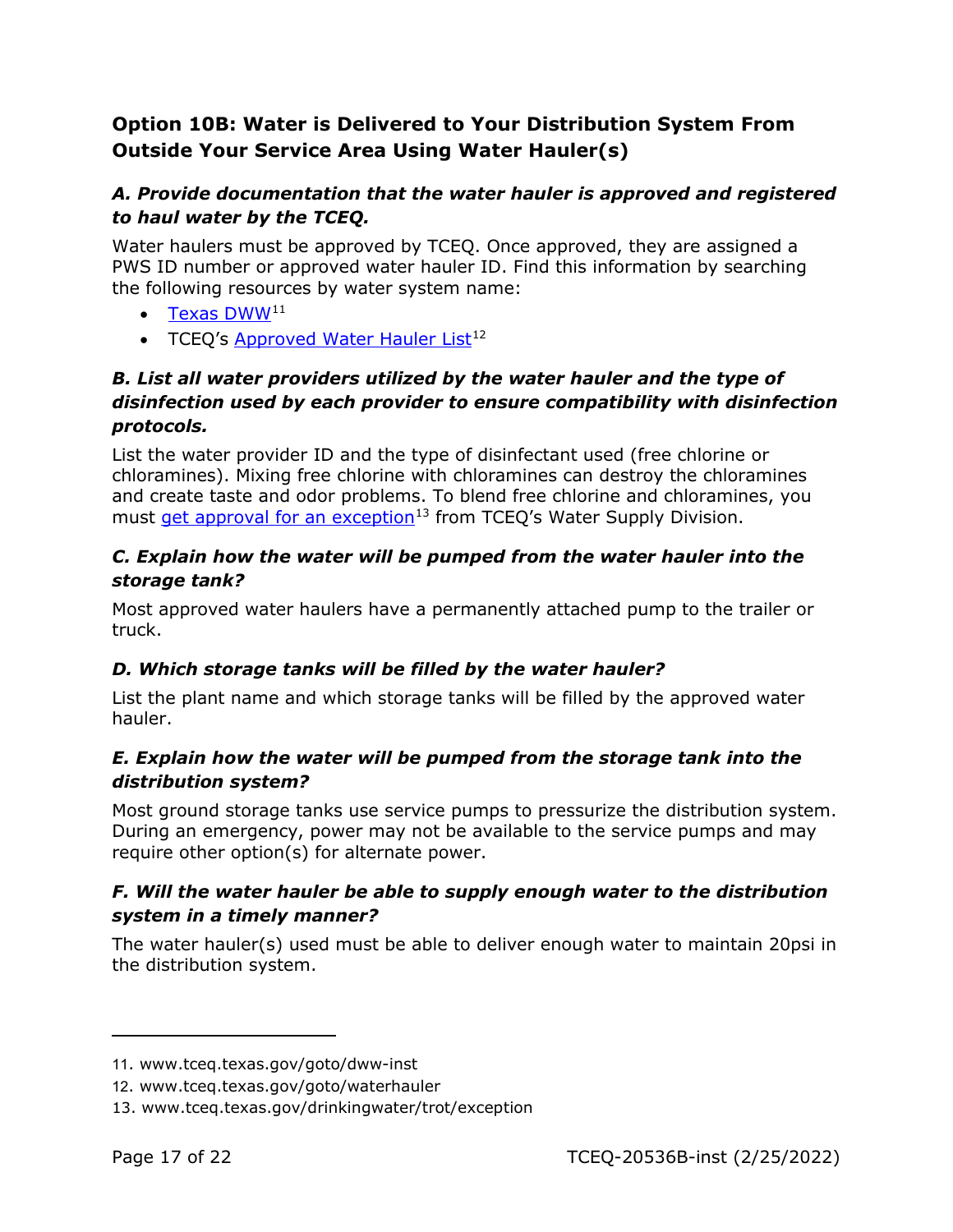#### *G. If only part of your system will have service maintained by water hauling, please provide information on what option applies to the rest of the system.*

If only part of your system will be served by the emergency interconnection, list the other option(s) that the remainder will rely on.

#### *H. If water is delivered into a storage tank, please choose another option(s) to ensure your utility can maintain 20 psi if your electrical provider fails to provide your facility with power during an outage lasting longer than 24 hours.*

List the other option(s) that you will use to meet requirements. Complete those sections of the EPP form.

## <span id="page-17-0"></span>**Option 11: Water System Has the Ability to Provide Water Through Artesian Flows**

Artesian flow is groundwater that can flow to the surface under pressure and may not require a well pump. If the water system has disinfection equipment requiring power or service pumps, additional option(s) are required.

#### *A. Please provide the well identification number of the approved artesian source: TX\_\_\_\_\_\_\_\_\_\_\_\_*

Locate and enter the TCEQ source ID in [Texas DWW.](https://www.tceq.texas.gov/goto/dww-inst)<sup>[14](#page-17-1)</sup>

## *B. What is the flow of the source in GPM? \_\_\_\_\_\_\_\_\_\_\_\_\_*

List the production capacity of the well in gallons per minute.

#### *C. How will the source water get treated and distributed consistently to the distribution system?*

Even during an emergency, you must treat and disinfect the water. You may need an alternate power source for disinfection equipment.

#### *D. How will pumps be powered?*

You may need an alternate power source for pumps.

<span id="page-17-1"></span><sup>14</sup>. www.tceq.texas.gov/goto/dww-inst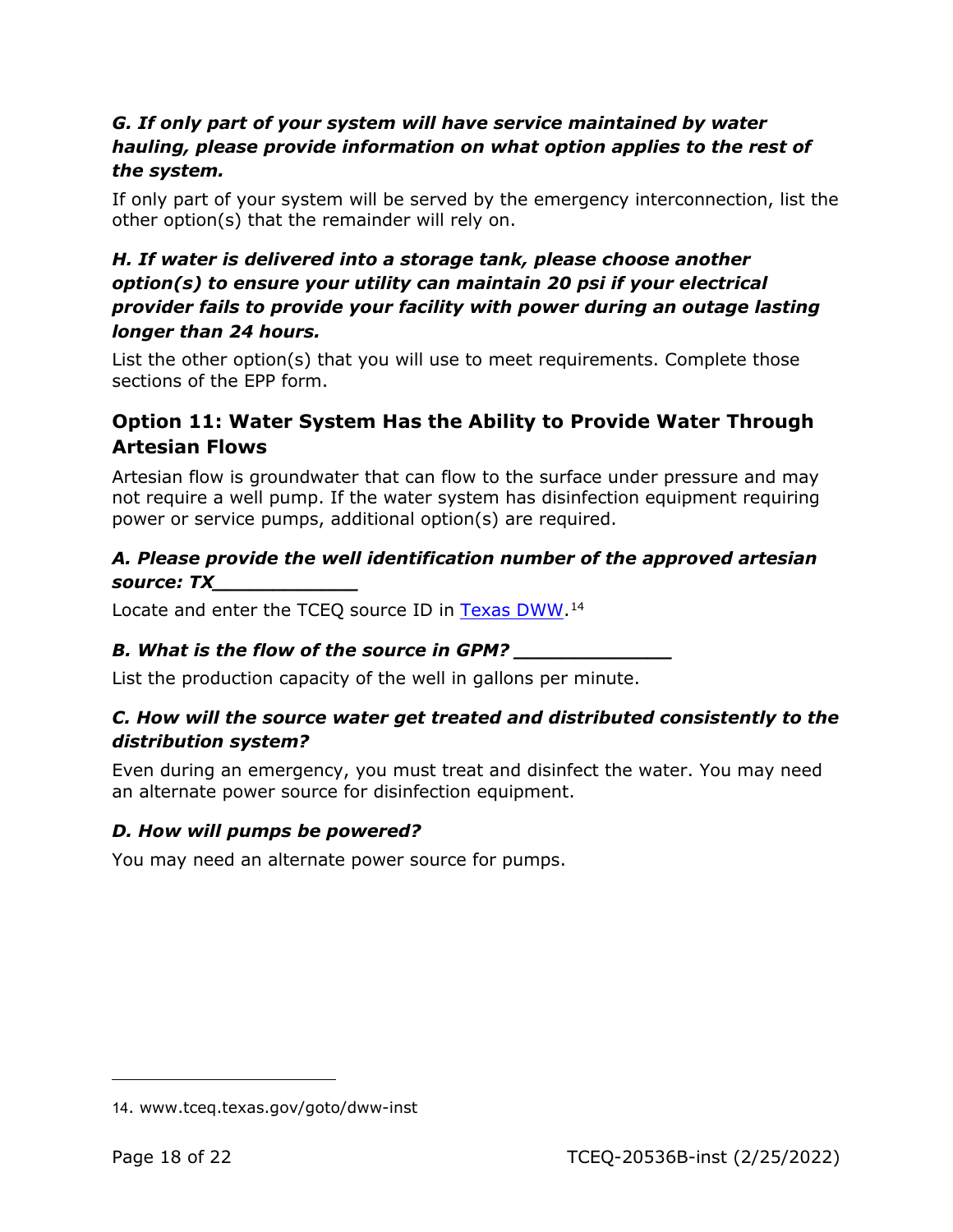#### *E. Please choose other option(s) to ensure your utility can continuously treat, disinfect, and pressure your system to 20 psi, if your electrical provider fails to provide your facility with power during an outage lasting longer than 24 hours.*

You may not be required to provide additional options if you can document that your utility can continuously treat, disinfect, and pressure your system to 20 psi during emergencies. List the other option(s) that you will use to meet requirements. Complete those sections of the EPP form.

## <span id="page-18-0"></span>**Option 12: Redundant Interconnectivity Between Pressure Zones**

If your system has multiple pressure zones separated by closed valves, you might be able to open them during an emergency to provide 20 psi to the entire distribution system.

#### *A. Explain how the water will flow to customers within one or more pressure zones, and how it will be replenished (with or without electricity)?*

Describe how you will manage the interconnection between pressure zones. Explain how you intend to supply water to these pressure zones during an emergency.

#### *B. Please provide the following:*

- system map.
- useful storage capacity of the tank(s).
- capacity report.
- areas that need inline booster pumps installed.

Installation of inline booster pumps require an exception to the rule and submission of plans and specifications prepared by a Texas-licensed professional engineer.

• See our website for how to [get approval for an exception](http://www.tceq.texas.gov/drinkingwater/trot/exception)<sup>[15](#page-18-1)</sup> from TCEO's Water Supply Division.

## *C. Please choose other option(s) to ensure your utility can continuously treat, disinfect, and pressurize your system to 20 psi, if your electrical provider fails to provide your facility with power during an outage lasting longer than 24 hours.*

List the other option(s) that you will use to meet requirements. Complete those sections of the EPP form.

<span id="page-18-1"></span><sup>15.</sup> www.tceq.texas.gov/drinkingwater/trot/exception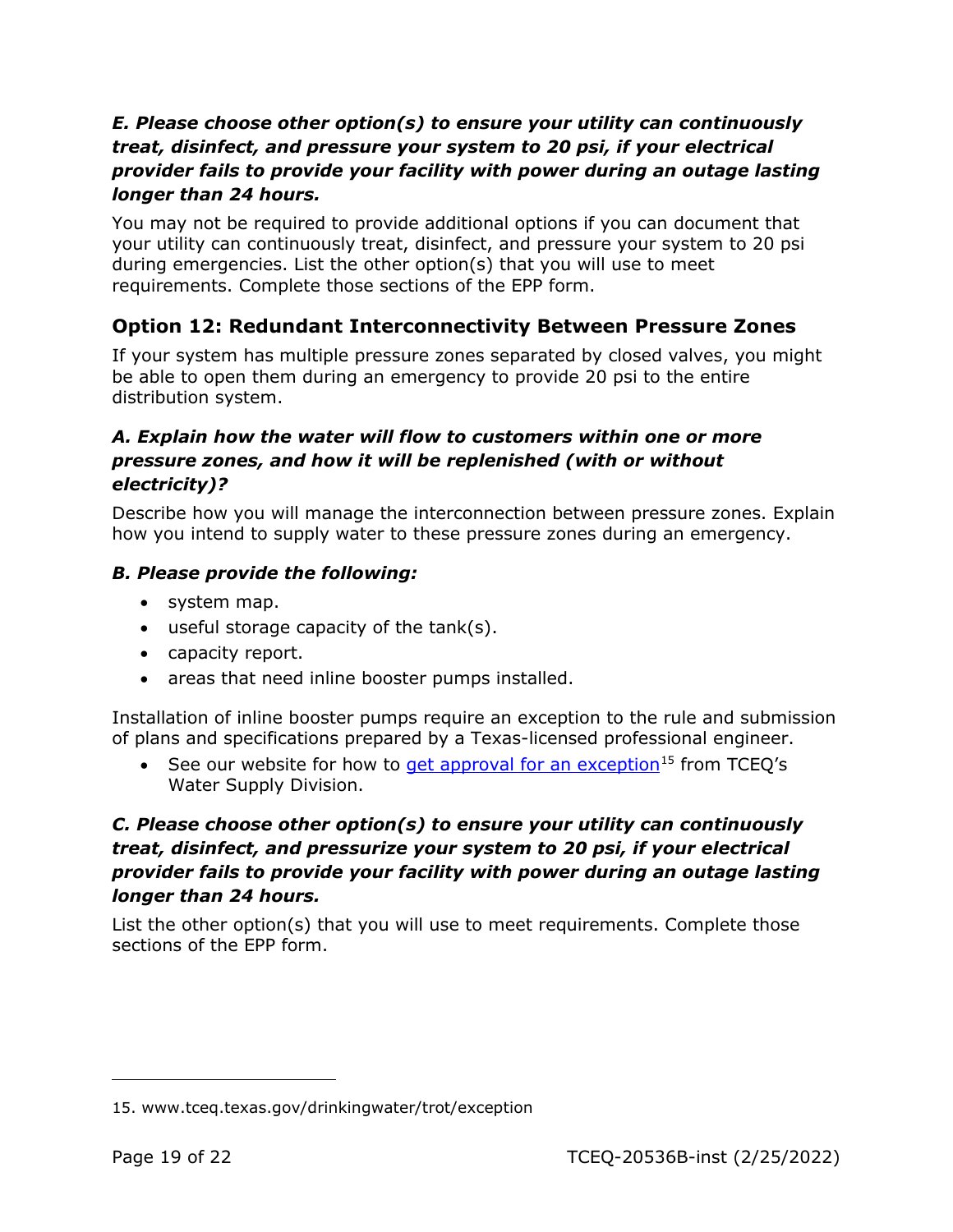#### *D. A hydraulic study will be required if you are unable to demonstrate that your water system can maintain a minimum of 20 psi in distribution based on the information provided in Items A and B.*

Provide the requested hydraulic study if necessary. For example, if either of the following apply:

- The elevation contour difference exceeds the feet of useful storage
- Your water supply does not appear adequate for an electrical outage lasting more than 24 hours.

## <span id="page-19-0"></span>**Option 13: Use Emergency Water Demand Rules to Maintain Emergency Operations**

During an emergency, you can implement provisions of your Drought Contingency Plan to:

- conserve water.
- provide 0.35 gallons per minute (GPM) minimum per connection.
- maintain at least 20 psi in the distribution system.

#### *A. How will you communicate with your customers that you have instituted your Drought Contingency Plan during an extended power outage?*

Explain how you intend to notify your customers of the water use restrictions. Common options include utility websites, social media, radio, TV, reverse 911, door tags, and signs posted at subdivision entrances.

#### *B. Please choose additional option to ensure your utility can maintain 20 psi if your electrical provider fails to provide your facility with power during an outage lasting longer than 24 hours.*

List the other option(s) that you will use to meet requirements. Complete those sections of the EPP form.

## *C. Explanation and Authority*

Provide an explanation of authority. See the example language below:

During periods of drought, a major leak, a system failure, or excessive consumption beyond the capacity of the system, etc., the \_\_\_\_\_ *(e.g. PWS name, owner name, owner representative, Operator, etc*.) has the capability to conserve and restrict water use based upon the local water system regulations found in \_\_\_\_\_\_ (drought contingency plan, rental agreement, city ordinance, etc.). During times of drought or other problems that limit the availability of water, public notice of water use restrictions will be issued by: \_\_\_\_\_ *(e.g. PWS name, owner name, owner representative, operator, etc.)*.

#### *D. Water Restriction Stages*

Complete the corresponding water restriction stages table or attach a copy of your approved drought contingency plan with your EPP submission.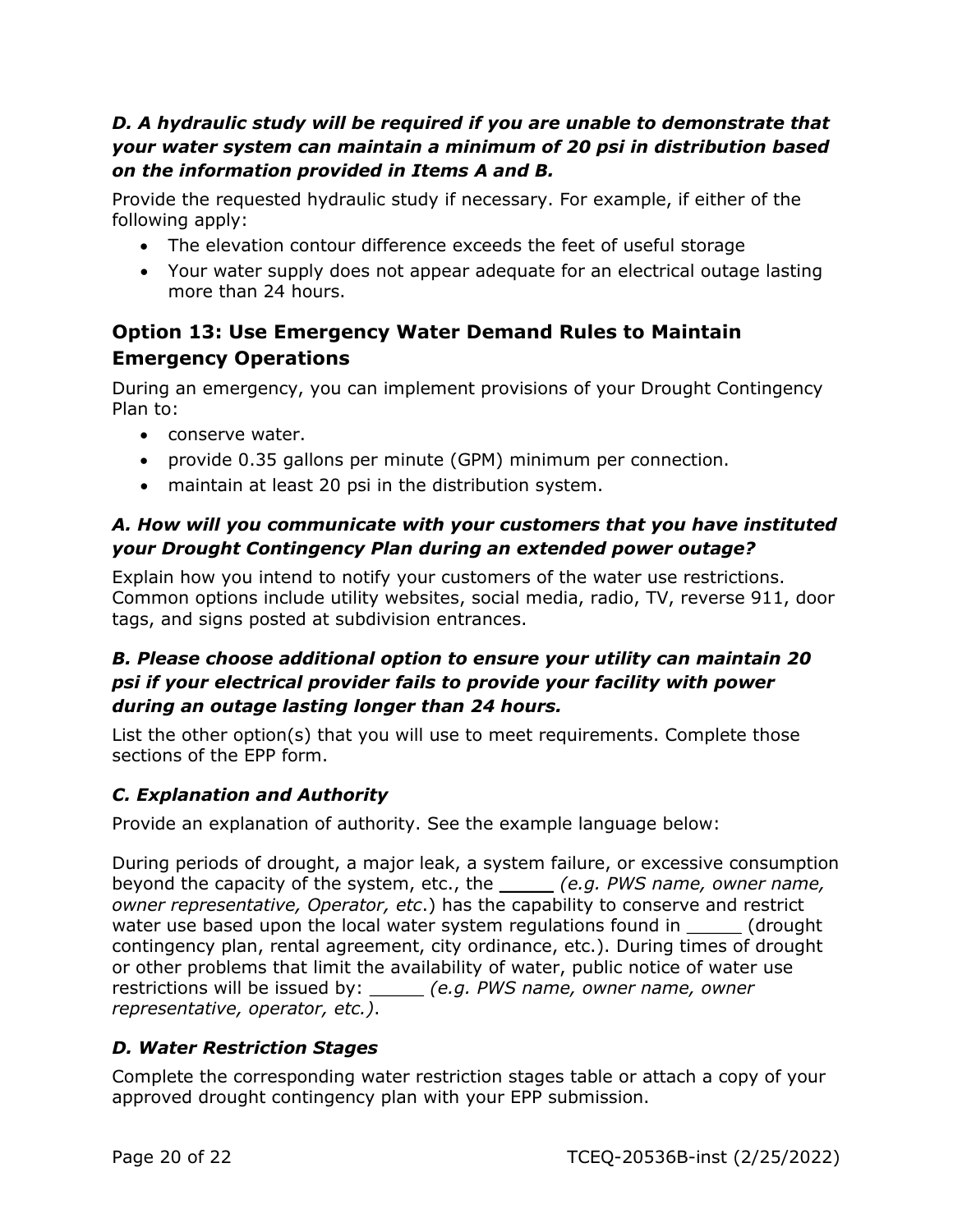## <span id="page-20-0"></span>**Option 14: Any Other Alternative Determined by the Commission to be Acceptable**

You can propose and describe an alternative means to maintain 20 psi during an emergency. Use this space to explain. You cannot use the methods listed.

## <span id="page-20-1"></span>**Section V – Emergency Communications**

#### *A. Emergency Contacts*

At a minimum, provide the county judge and sheriff's office information.

#### *B. through H.*

Complete the remaining tables (tables B through H) under Section V as needed for your system. Completing the remaining tables is voluntary but recommended to help your staff in an emergency.

## <span id="page-20-2"></span>**Attachments**

See Attachment A for submission requirements. Do not send these pages with your EPP. Attachments B through D are guidance tools for your facility.